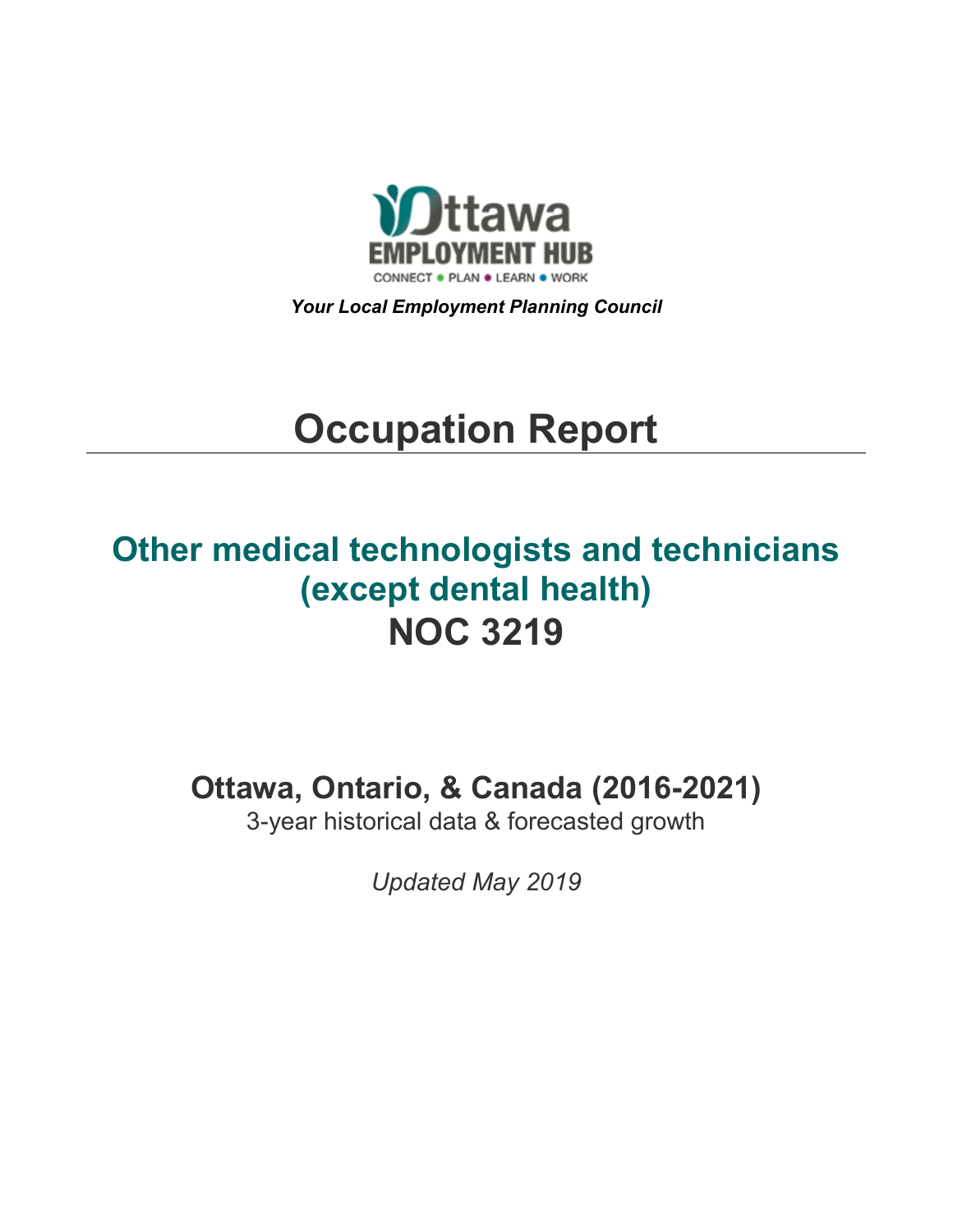

#### **Other medical technologists and technicians (except dental health) Ottawa Outlook**

|  | NOC 3219 |
|--|----------|
|--|----------|

NOC **<sup>3219</sup>** Limited Fair **Good**

*Based on past and forecasted growth.*

# **A Local Snapshot**

- Employment in this occupation **increased in Ottawa from 2016 to 2018** (**3.5%**); it is forecast to **increase an additional 8.4%** over the next three years.
- **3.0%** were **unemployed in Ottawa in 2016; 35 (2.7%)** of those in this occupation were **self-employed**.
- **Median hourly wage** for this occupation was **\$20.11**.
- **72.2%** of the 2018 jobs were in the **Health and personal care stores** industry sector.
- Ottawa has a **lower share of this occupation** than the nation.
- **Provincially**, this occupation showed an increase from 2016 to 2018 (**0.7%**); it is expected to increase an additional **5.6%** over the next three years.

#### **Overview**

| <b>Ottawa Jobs (2018)</b>          | <b>1,317</b> (3% self-employed = 35) |                      |      |
|------------------------------------|--------------------------------------|----------------------|------|
| 2016 Ottawa Unemployment Rate      | $3.0\%$                              | Ontario              | 3.6% |
| Location Quotient to Nation (2018) | 0.76                                 |                      |      |
| Change in Jobs (2016 - 2018)       | 3.5%                                 | $(2018 - 2021)$ 8.4% |      |

*NOTE: Location quotient (LQ) is a way of quantifying how concentrated a particular occupation is in a region compared to the nation or province. A quotient of 1.00 means Ottawa has the same share of the occupation as the nation/province. A quotient higher than 1.00 means Ottawa has a greater share, and lower than 1.00 means Ottawa's share is lower than the average.*

## **OTTAWA | Percentile Earnings** *(not including self-employed)*



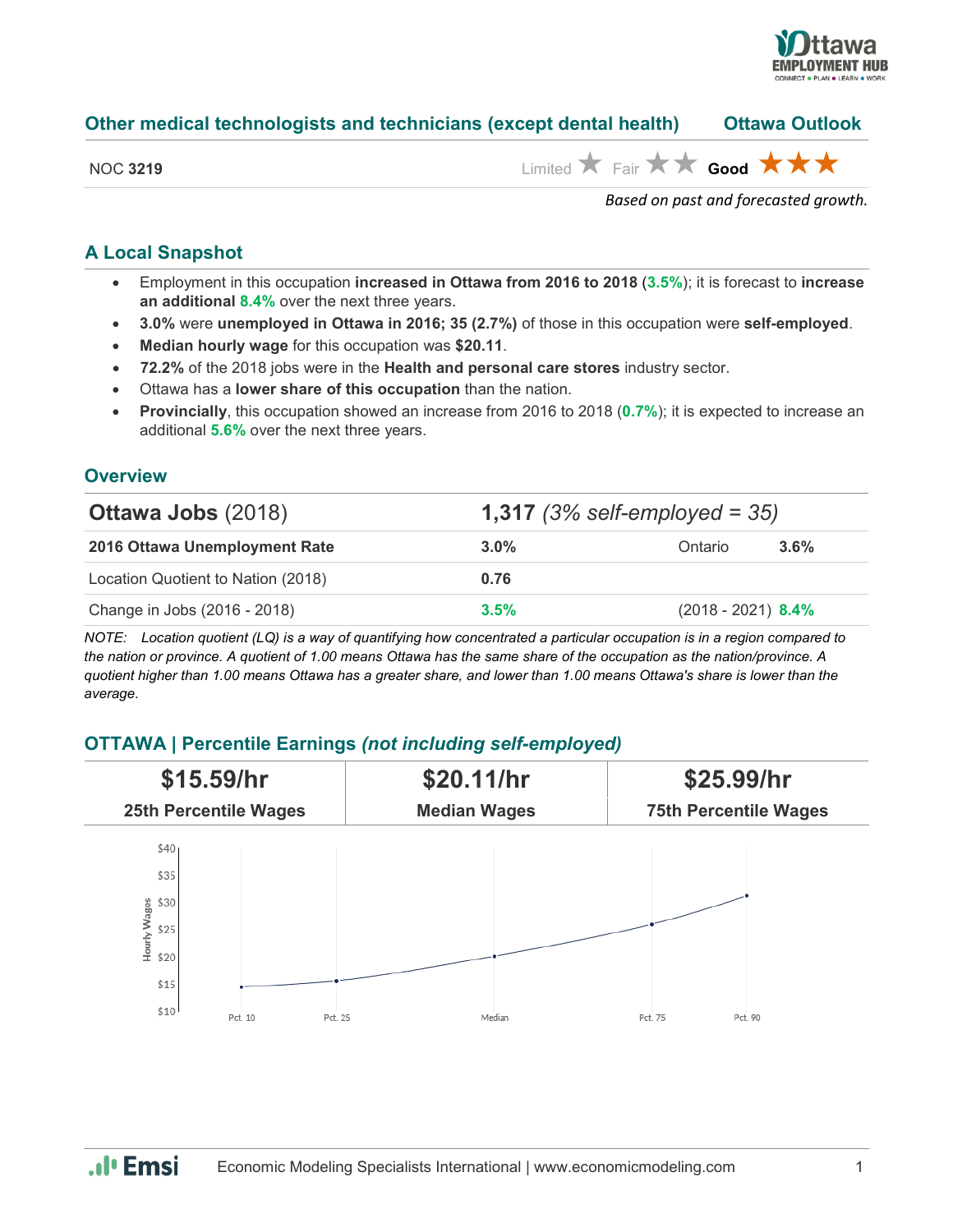

## **Ottawa | Growth**

| 1,273            | 1,428            | 155                | $12.2\%$             |
|------------------|------------------|--------------------|----------------------|
| <b>2016 Jobs</b> | <b>2021 Jobs</b> | Change (2016-2021) | % Change (2016-2021) |

# **Regional Trends**



|           | <b>Region</b> |               | <b>2016 Jobs</b> | 2021 Jobs      | Change | % Change |
|-----------|---------------|---------------|------------------|----------------|--------|----------|
| o a       | Ottawa        |               | 1,273            | 1,428          | 155    | 12.2%    |
|           | Ontario       |               | 17,613           | 18,747         | 1,134  | 6.4%     |
|           | Canada        |               | 49,576           | 58,559         | 8,983  | 18.1%    |
|           |               | <b>Ottawa</b> |                  | <b>Ontario</b> |        | Canada   |
| 2016 Jobs |               | 1,273         |                  | 17,613         |        | 49,576   |
| 2017 Jobs |               | 1,355         |                  | 17,969         |        | 52,016   |
| 2018 Jobs |               | 1,317         |                  | 17,745         |        | 54,155   |
| 2019 Jobs |               | 1,357         |                  | 18,087         |        | 55,717   |
| 2020 Jobs |               | 1,395         |                  | 18,439         |        | 57,232   |
| 2021 Jobs |               | 1,428         |                  | 18,747         |        | 58,559   |

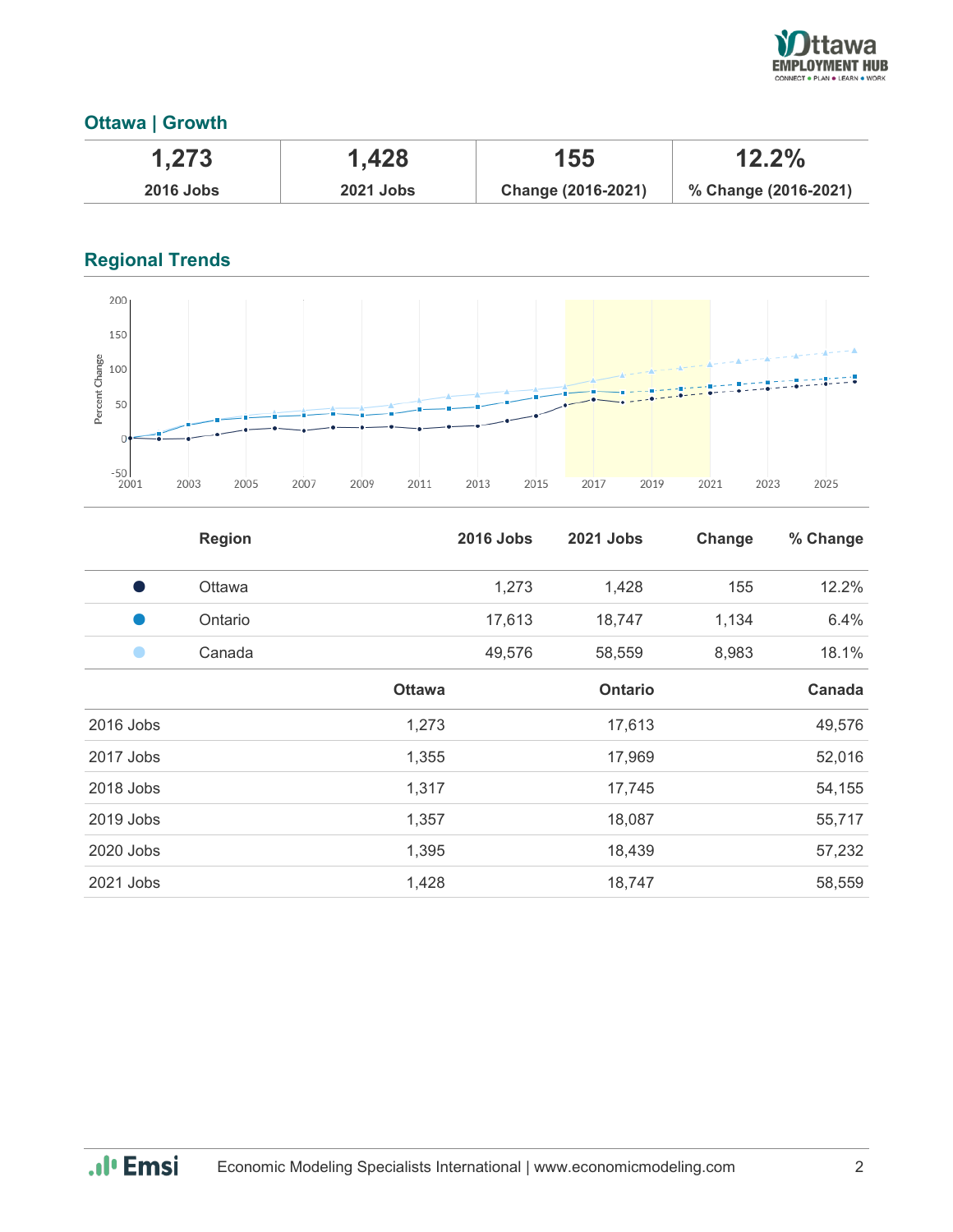

#### **Ottawa | Industries Employing this Occupation**

| <b>Industry</b>                                              | <b>Occupation</b><br>Jobs in<br><b>Industry</b><br>(2018) | $%$ of<br><b>Occupation</b><br>in Industry<br>(2018) | % of Total<br>Jobs in<br><b>Industry</b><br>(2018) |
|--------------------------------------------------------------|-----------------------------------------------------------|------------------------------------------------------|----------------------------------------------------|
| Health and personal care stores                              | 951                                                       | 72.2%                                                | 16.6%                                              |
| General medical and surgical hospitals                       | 166                                                       | 12.6%                                                | $1.0\%$                                            |
| Offices of other health practitioners                        | 34                                                        | 2.6%                                                 | $0.6\%$                                            |
| Medical equipment and supplies manufacturing                 | 25                                                        | 1.9%                                                 | 4.1%                                               |
| Specialty (except psychiatric and substance abuse) hospitals | 23                                                        | 1.8%                                                 | $1.0\%$                                            |

*NOTE: Inverse staffing patterns provides a table of percentages that shows how regional occupations are divided up among regional industries. For example, an inverse staffing pattern for registered nurses may show that 70% of RNs are employed by hospitals, 10% by local government (i.e., public schools), 10% by nursing homes, and 10% by offices of physicians.*

#### **Educational programs and completions in Ottawa** *(public institutions only***)**

| 6<br>Programs (2016) |                                                                     | 765<br><b>Completions (2016)</b> |     |  |
|----------------------|---------------------------------------------------------------------|----------------------------------|-----|--|
|                      |                                                                     |                                  |     |  |
| 51.00                | Health services/allied health/health sciences, general              |                                  | 252 |  |
| 51.09                | Allied health diagnostic, intervention and treatment<br>professions |                                  | 167 |  |
| 51.26                | Health aides/attendants/orderlies                                   |                                  | 164 |  |
| 51.08                | Allied health and medical assisting services                        |                                  | 71  |  |
| 51.23                | Rehabilitation and therapeutic professions                          |                                  | 67  |  |

*NOTE: EMSI Analyst uses Statistics Canada's PSIS data to compile completions for postsecondary programs offered in Canada, classified by the 2016 CIP codes. 2016 data includes those who graduated in spring 2017.*

#### **Job Postings by Month**



*NOTE: Based on newly published job postings first found between January 01, 2018 and December 31, 2018 AND location is Ottawa Census Sub-division, Vicinity Jobs.*